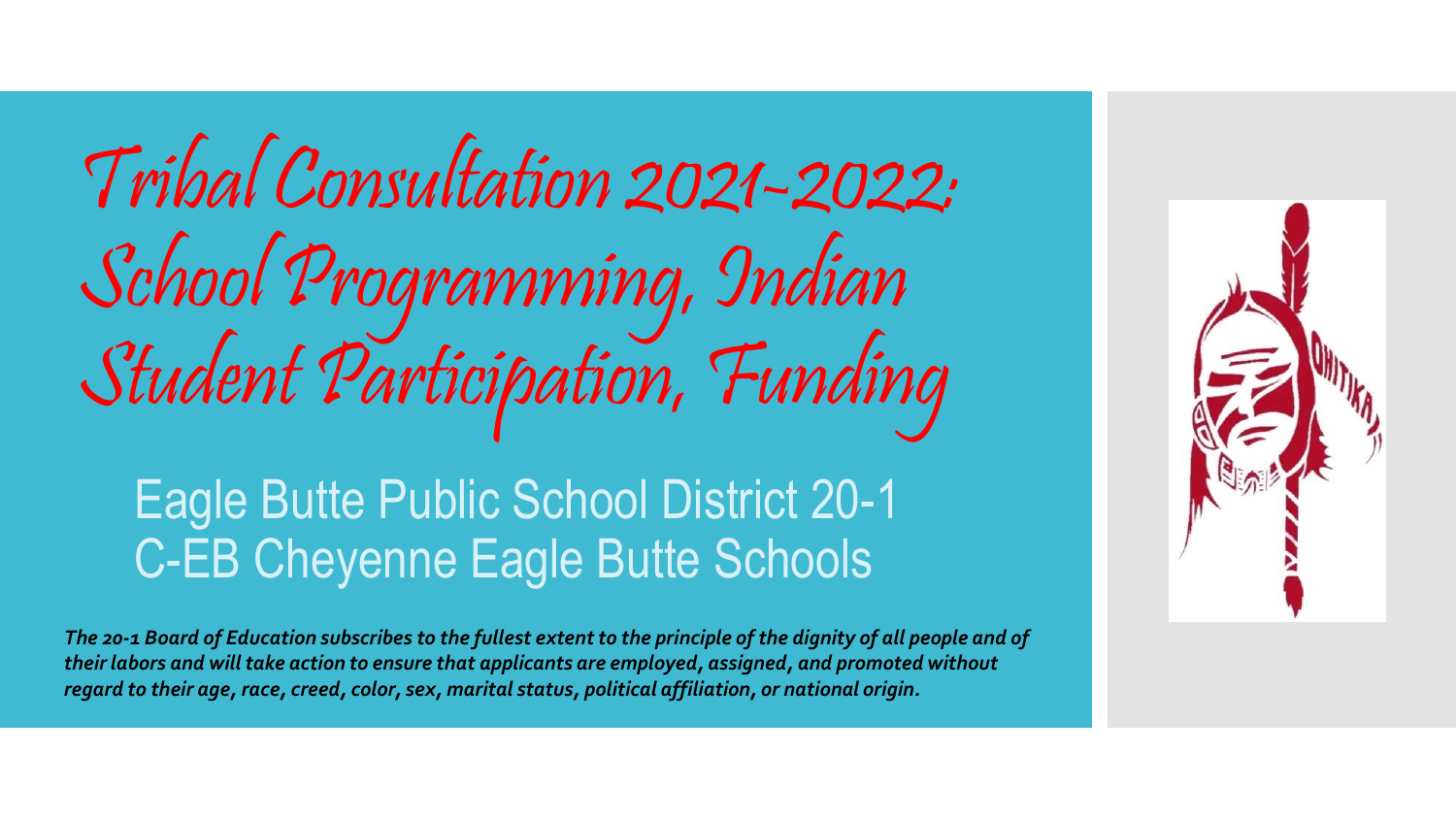Ohitika Strong

Cheyenne-Eagle Butte Schools (C-EB) was established and is maintained through a cooperative agreement between the Eagle Butte Public School District 20-1, Bureau of Indian Affairs, and the Cheyenne River Agency Education Office to provide an equitable educational opportunity for students attending the overall combined system within the boundaries of the Cheyenne River Sioux Tribe. This combined school system allows for cooperative utilization of facility, funding, staff, and other resources contained within the overall education system.

Mission Statement: To prepare students with the academic, spiritual, physical, cultural, and social skills needed to be productive world citizens and lifelong learners in a technological world.

Vision Statement: Keeping our children sacred through positive thinking and positive actions.

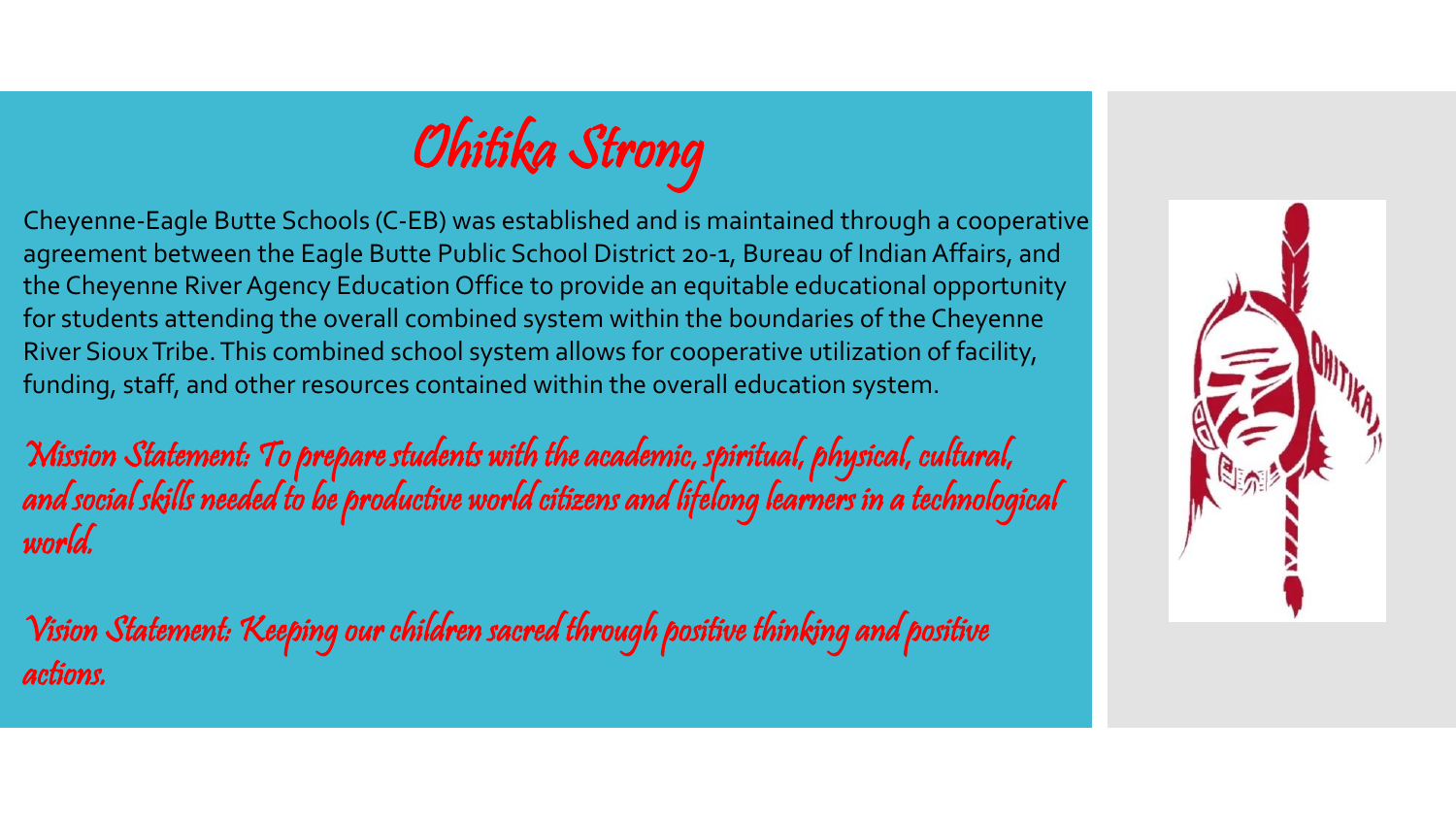**School Safety**

### Goals **Entry Strategies Performance Measures**

- **Cooperative development and ongoing monitoring of the C-EB COVID-19 Reopening Plan is in partnership with and under the guidance of the CRST Tribal Health Dept. and the CRST COVID-19 Response Plan.**
- **Analysis of the Report Summary, Grant Opportunity Identified, Strategic Planning to Improve Security Measures, Subsequent Local Benefits Include: Development of the Health & Safety Coordinator Position, Collaborative Partnerships with Community Entities, Improved Safety & Security for Students and Staff.**
- **Continuation and expansion of the Positive Action Curriculum to promote social-emotional well-being and safety within our school – proactive strategies to address trauma, mental health, and healthy practices for life.**
- **Instruction driven by data results from district and state data**
- **Enhancement of enrichment and intervention programs**
- **Instructional and programming support; professional development to increase teacher/school effectiveness on student achievement and school improvement measures**

**Continued planning and progression for school improvement purposes.**

- **Input practices include but are not limited to: Indian Parent Committee meetings, open forum community input meetings, surveys, etc.**
- **Partnership, program, and activity implementation – Example: Parent Nights & Lakota Cultural Nights**
- **Professional Development opportunities – Lakota Circles of Hope**
- **Lakota language and culture education and activities: student clubs, hand game teams, drum groups, knowledge bowl teams, and archery programming.**
- **Utilization of Oceti Sakowin for instructional purposes**
- **CTE CLNA – Identified action plan goals include: improvement of HS graduation planning practices, alignment of CTE courses to produce program completers for industry certifications, dual credit and internship opportunities – in development with local industry partners**
- **SIP – Continued school improvement initiative and practices**

### **Facilities and Grounds**

School-wide roofing replacement; safety bollards installation, annual gym floor refinishing, cafeteria remodel and expansion, completed installation of touch-free water fountains, **development of Legend's Square community park, future development of staff housing, replacement/upgrade of HVAC system, annual maintenance duties as needed.**



**1. CTE: Needs Analysis – Action Plan**

**1. Annual Native American Student Inclusion & Participation Assessment** 

**Comprehensive Local Needs Analysis** 

**3. AISES - American Indian Science and** 

**2. Expansion of the Oceti Sakowin** 

**3. CIS - School Improvement Action** 

**2. C-EB STEM Education Implementation**

**Engineering Society**

**Curriculum**

**and Planning**

**Plan**

**1. C-EB COVID-19 Reopening Plan 2. SD Department of Homeland Security –**

**School Safety Assessment 3. Positive Action & Social-Emotional** 

**Learning** 

**Academics: Using Data to Drive Instruction**

**Lakota Language & Culture**

**Ensure Students are College and Career Ready** 

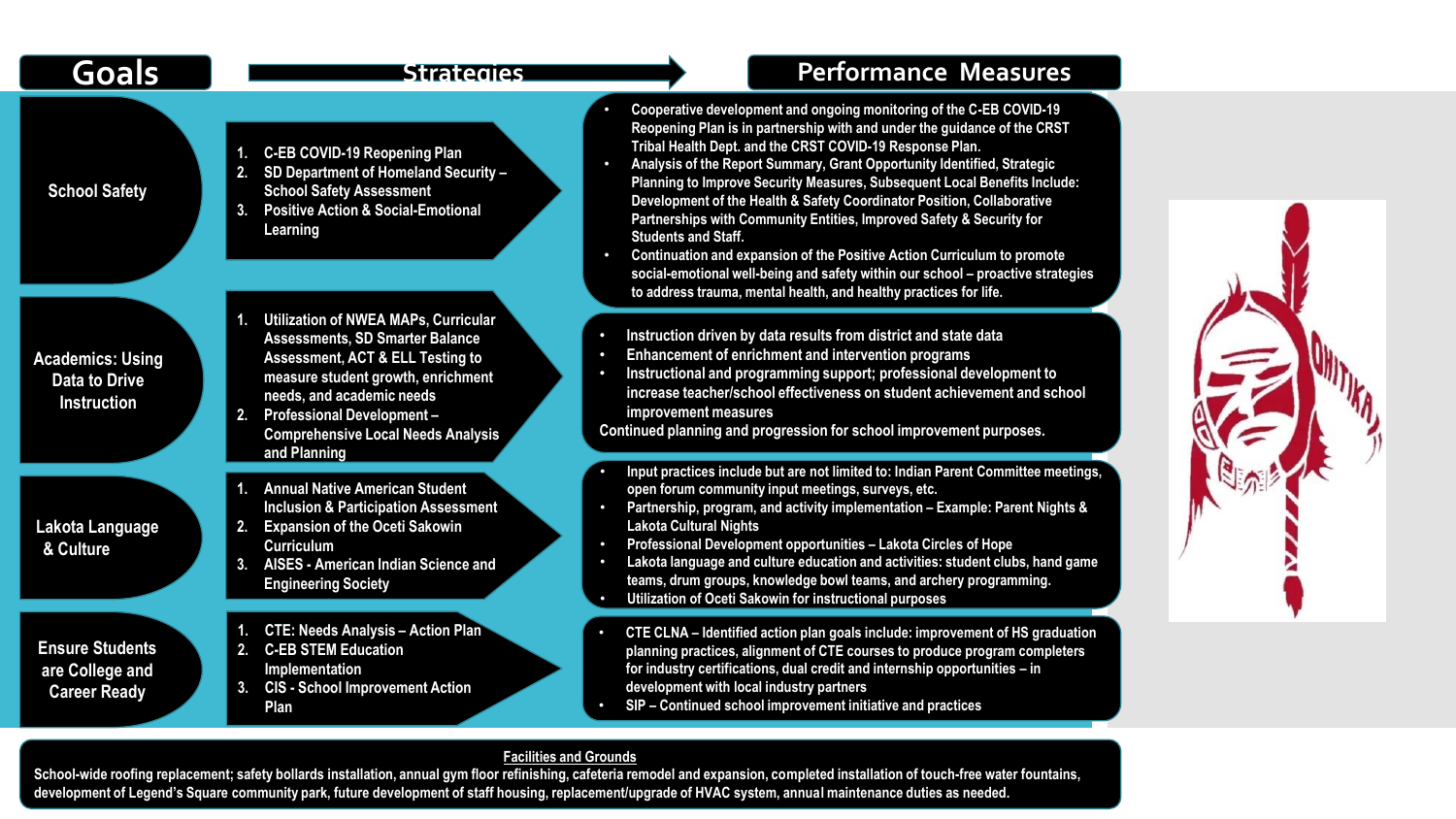

### https://sdschools.sd.gov/Nimble/asp/Main.aspx



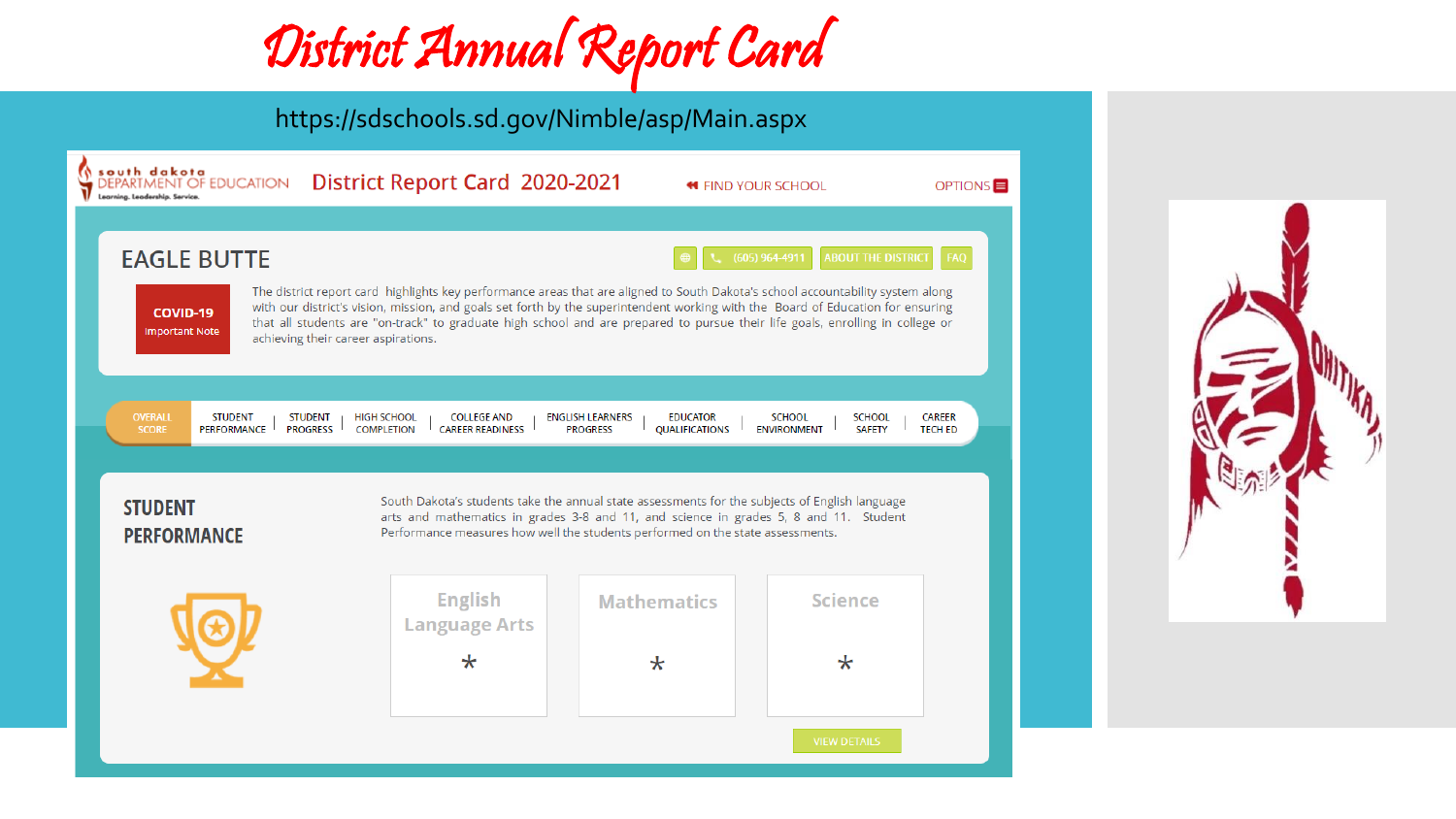### Student Enrollment to Date

Kinder – 90 r<sup>st</sup> Grade – 77 2 nd Grade – 92 3 rd Grade – 76 4<sup>th</sup> Grade – 81 5 th Grade – 64 6 th Grade – 87 7 th Grade – 77 8 th Grade – 82 9 th Grade – 95  $10^{th}$  Grade - 77  $11^{th}$  Grade - 75  $12^{th}$  Grade - 52  $EC - 22$ 

Total Enrollment #1047 Total Native American Enrollment #1040 Total Native American Enrollment 99.62%

Approximately 400 students currently receive instructional services within the Upper Elementary School facility.

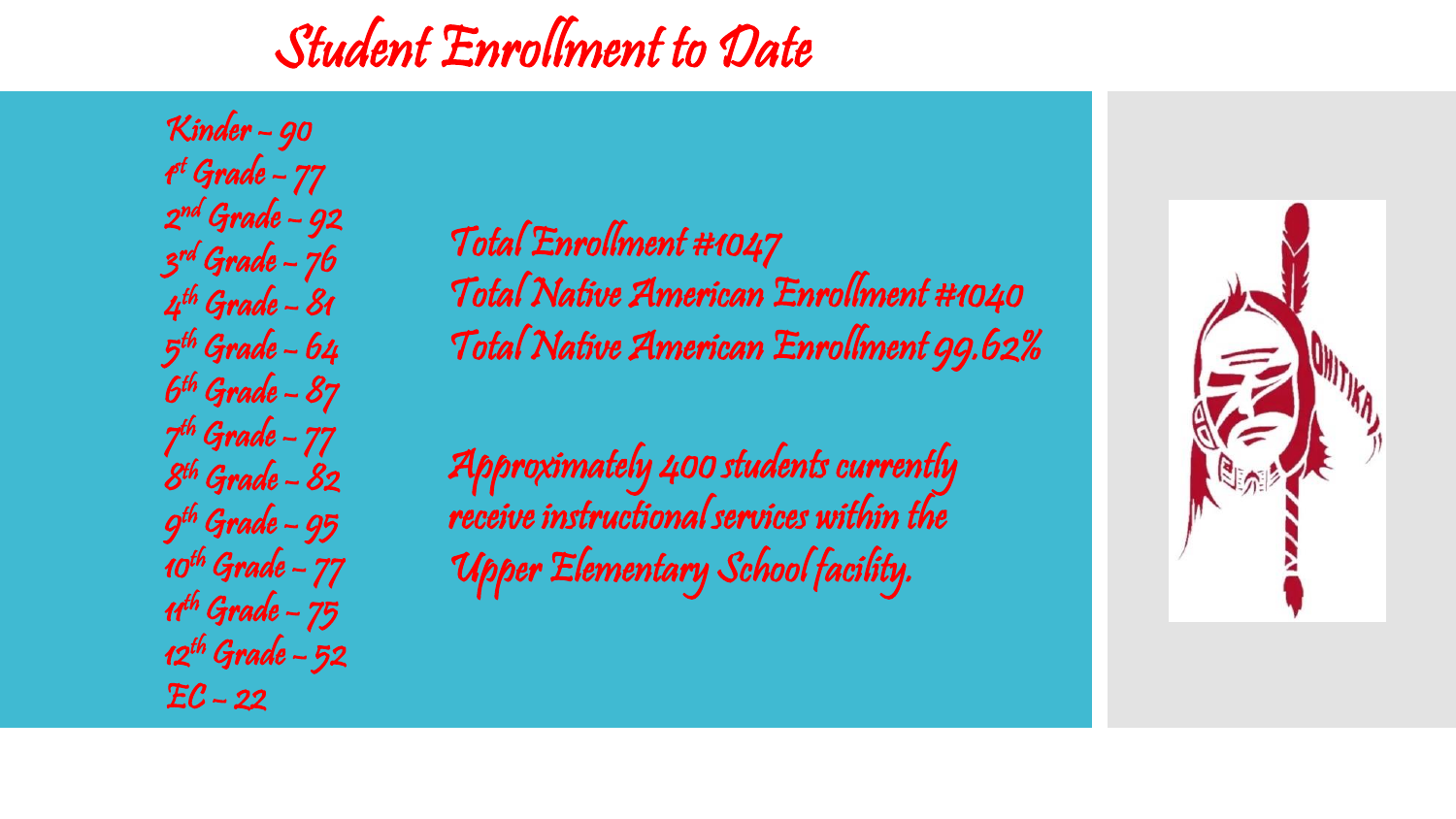## Native American Student Participation

| Extra-Curricular<br><b>Activity/Class</b> | % NA<br>2016-17 | % NA<br>2017-18 | % NA<br>2018-19 | % NA<br>2019-20         | % NA<br>2020-21                | % NA<br>2021-22         |
|-------------------------------------------|-----------------|-----------------|-----------------|-------------------------|--------------------------------|-------------------------|
| School Wide                               | 369/375=98%     | 332/338=98%     | 311/315=99%     | 274/278=99%             | 126/128=98%                    |                         |
| Girls 6-12 Cross<br>Country               | $11/11 = 100%$  | 12/13=92%       | 10/10=100%      | $9/9=100%$              | No Activity<br>COVID-19        | $4/4 = 100%$            |
| Boys 6-12 Cross<br>Country                | $6/6=100%$      | $1/1 = 100\%$   | $3/3 = 100%$    | $4/4=100%$              | No Activity<br>COVID-19        | $7/7 = 100\%$           |
| 7-8 Jr High<br>Football                   | 30/30=100%      | 30/30=100%      | 30/30=100%      | 32/32=100%              | No Activity<br>COVID-19        | 24/24=100%              |
| <b>High School Boys</b><br>Football       | 50/51=98%       | 37/38=97%       | 34/35=97%       | 38/39=97%               | 16/17=97%                      | 28/28=100%              |
| Jr High Girls<br>Volleyball               | 25/25=100%      | 28/28=100%      | 27/28=96%       | 29/30=97%               | No Activity<br>COVID-19        | 24/24=100%              |
| High School Girls<br>Volleyball           | 44/46=96%       | 38/39=97%       | 26/26=100%      | 35/36=97%               | No Activity<br>COVID-19        | 28/30=93%               |
| Jr High Girls<br>Basketball               | 28/28=100%      | 27/28=96%       | 24/25=96%       | 25/25=100%              | No Activity<br>COVID-19        | 24/24=100%              |
| Jr High Boys<br>Basketball                | 41/42=98%       | 35/35=100%      | 35/35=100%      | 38/38=100%              | No Activity<br>COVID-19        |                         |
| High School Boys<br>Basketball            | 41/42=98%       | 32/33=97%       | 37/38=97%       | 31/32=96%               | 14/15=93%                      |                         |
| High School Girls<br>Basketball           | 35/35=100%      | 41/41=100%      | 38/38=100%      | 28/28=100%              | 18/18=100%                     |                         |
| 6-8 Boys Track                            | $8/8 = 100%$    | $8/8 = 100%$    | $5/5 = 100%$    | No Activity<br>COVID-19 | No Activity<br>COVID-19        |                         |
| High School Boys<br>Track                 | $11/11 = 100%$  | 10/10=100%      | $8/8 = 100%$    | No Activity<br>COVID-19 | NO Activity<br>0-Participation |                         |
| 6-8 Girls Track                           | 10/10=100%      | 10/10=100%      | $8/8 = 100%$    | No Activity<br>COVID-19 | No Activity<br>COVID-19        |                         |
| High School Girls<br>Track                | 18/19=95%       | 14/14=100%      | 15/15=100%      | No Activity<br>COVID-19 | $2/2 = 100%$                   |                         |
| High School Girls<br>Golf                 | $5/5 = 100%$    | $4/4=100%$      | $7/7=100%$      | No Activity<br>COVID-19 | No Activity<br>No Coach        | $3/3 = 100\%$           |
| High School Boys<br>Golf                  | $6/6=100%$      | $5/6 = 83%$     | $4/4=100%$      | $5/5=100%$              | No Activity<br>COVID-19        | $2/2 = 100\%$           |
| HS Student<br>Council                     |                 |                 |                 | 40/40=100%              | 40/40=100%                     |                         |
| National Honor<br>Society                 |                 |                 |                 | 13/13=100%              | 13/13=100%                     |                         |
| Natural Helpers                           |                 |                 |                 | 23/23=100%              | No Activity<br>COVID-19        | No Activity<br>COVID-19 |
| Football Cheer                            |                 |                 |                 |                         |                                | $6/6=100%$              |
| <b>BBB</b> Cheer                          |                 |                 |                 |                         |                                | $6/6=100%$              |
| GBB Cheer                                 |                 |                 |                 |                         |                                | $6/6 - 100%$            |
| <b>FFA</b>                                |                 |                 |                 |                         | $5/6 = 83%$                    | 15/15=100%              |

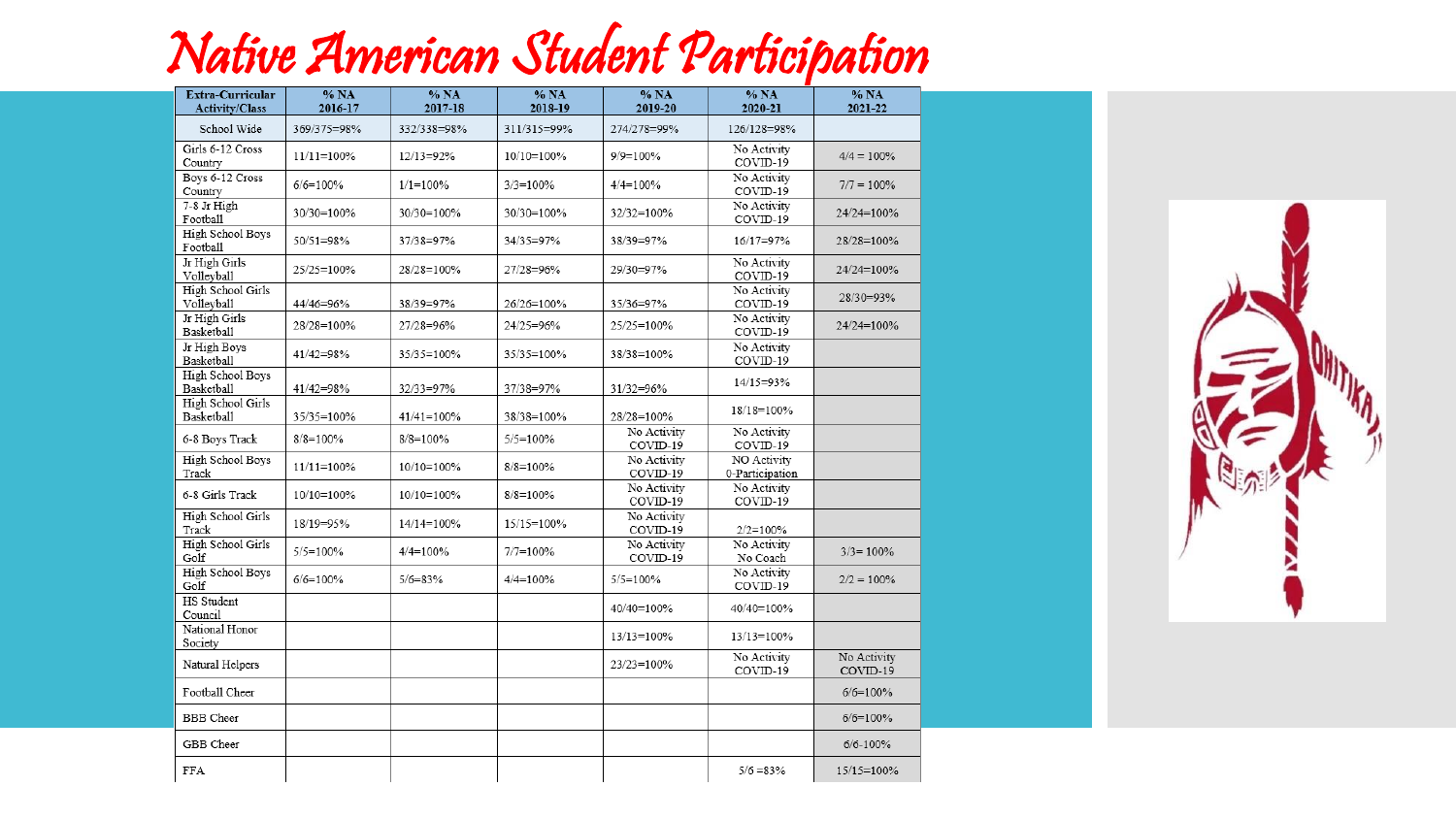District 20-1 Staffing

| District 20-1 Staffing for 2020-2021 |                          |                                                                                               |  |  |  |  |
|--------------------------------------|--------------------------|-----------------------------------------------------------------------------------------------|--|--|--|--|
| <b>Certified Teachers</b>            | <b>Classified Staff</b>  | Administration                                                                                |  |  |  |  |
| 49                                   | 40                       | 8                                                                                             |  |  |  |  |
|                                      |                          |                                                                                               |  |  |  |  |
|                                      | <b>Certifed Teachers</b> | <b>Classifed Staff,</b><br>Transportation, Admin.<br>Asst. Food Service,<br><b>Facilities</b> |  |  |  |  |
| <b>Primary</b>                       | 6                        |                                                                                               |  |  |  |  |
| <b>Upper Elem.</b>                   | 26                       | 34                                                                                            |  |  |  |  |
| <b>Junior High</b>                   | 4                        |                                                                                               |  |  |  |  |
| <b>High School</b>                   | 10                       |                                                                                               |  |  |  |  |
| <b>Eagle Center</b>                  | 3                        |                                                                                               |  |  |  |  |

| District 20-1 Staffing for 2021-2022 |                           |                                                                                          |  |  |  |  |
|--------------------------------------|---------------------------|------------------------------------------------------------------------------------------|--|--|--|--|
| <b>Certified Teachers</b>            | <b>Classified Staff</b>   | Administration                                                                           |  |  |  |  |
| 57                                   | 47                        | 7                                                                                        |  |  |  |  |
|                                      |                           |                                                                                          |  |  |  |  |
|                                      | <b>Certified Teachers</b> | Classified Staff,<br>Transportation, Admin.<br>Asst., Food Service,<br><b>Facilities</b> |  |  |  |  |
| <b>Primary</b>                       | 7                         | 2                                                                                        |  |  |  |  |
| <b>Upper Elem.</b>                   | 30                        | 41                                                                                       |  |  |  |  |
| <b>Junior High</b>                   | 5                         |                                                                                          |  |  |  |  |
| <b>High School</b>                   | 11                        | 4                                                                                        |  |  |  |  |
| <b>Eagle Center</b>                  | 3                         | Ω                                                                                        |  |  |  |  |



**The District side of C-EB Schools also provides employment at this time for 6 additional vouchered custodians to aid in the remediation for COVID-19 health and safety standards and substitute teachers as needed.**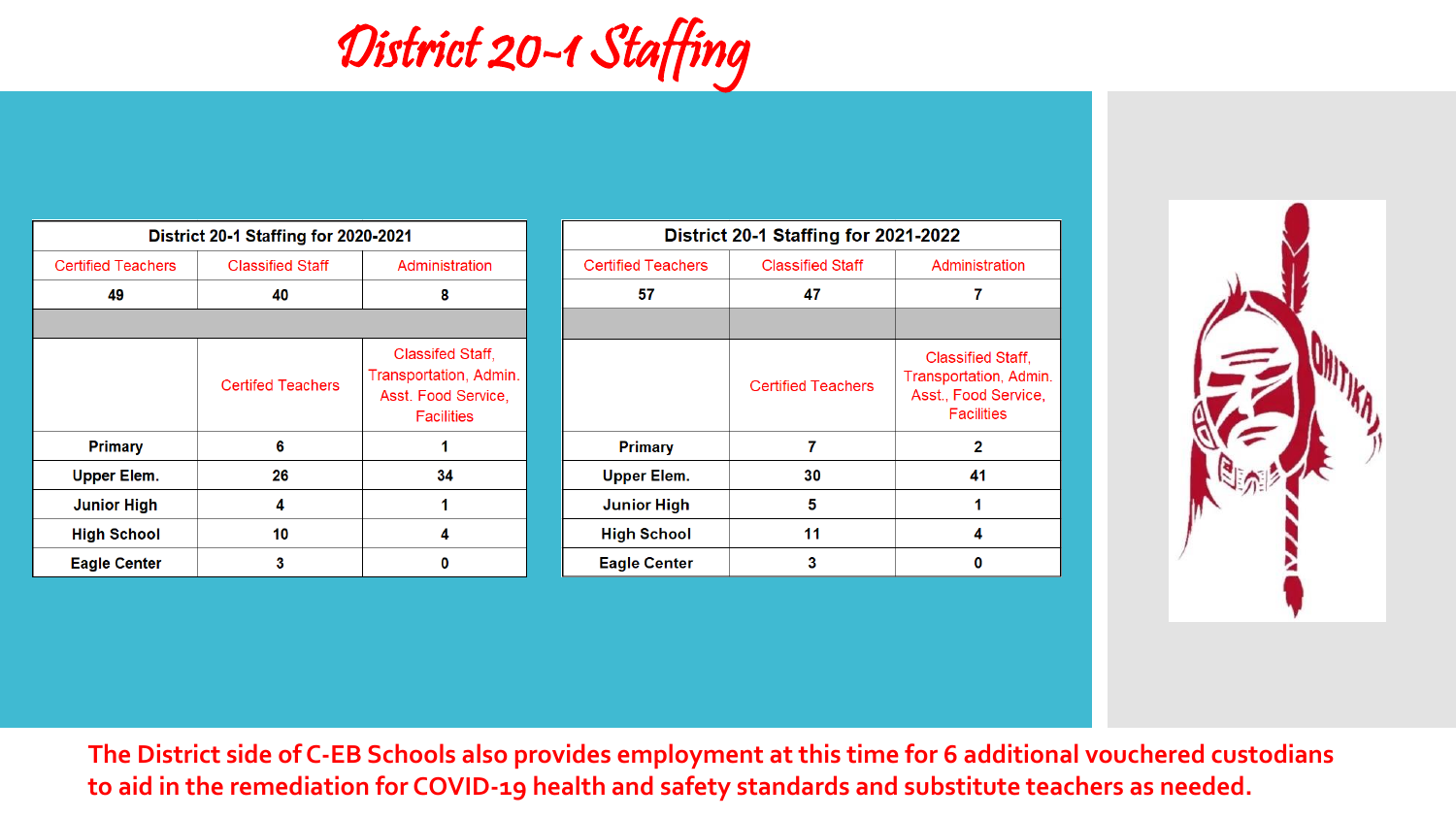

**Title I, Part A** SEC. 6102. [20 U.S.C. 7402] PURPOSE. (Improving the Academic Achievement of the Disadvantaged); Funding Amount: \$2,064,862

Description/Use: Salaries plus benefits for six (6) certified teachers and seven (7) paraprofessionals in grades 3-6, one (1) counselor salary plus benefits, and 1/3 of principal salary used to support instruction and professional development needs. It pays for supplies to supplement the base education of the children including intervention materials and programs for reading, math, language arts and science, and monies are used to assist with providing technology hardware, software, and on-line licenses for use in classrooms, intervention rooms, and after-school programs.

### **Title II A** (Supporting Effective Instruction)

Funding Amount: \$260,192

Description/Use: These funds are used to support class size reduction and cover costs for two (2) teachers. These positions are general education teaching positions and provide our general and sub-populations of students with instruction, interventions, and learning supports.

**Title IV** (Student Support and Academic Enrichment Grants) to support the efforts of local educational agencies to provide all students with access to a well-rounded education 60%; improve school conditions for student learning 36%, and; improve the use of technology in order to improve the academic achievement and digital literacy of all students 4%.

Funding Amount: \$211,597

Description/Use: These funds support after-school programming: archery, science club, newspaper club, hand games, piano lessons, robotics, and tutoring; science activities; social worker: who works on improving attendance, helps with activities, travel for homeless students supplies to support social worker, and; TIE Conference registration and travel.

**Title VI** It is the purpose of this part to support the efforts of local educational agencies, Indian tribes and organizations, postsecondary institutions, and other entities - to meet the unique educational and culturally related academic needs of Indian students, so that such students can meet the challenging State academic standards.

Funding Amount: \$211,128

Description/Use: Eagle Butte Public School District uses these funds to pay the salary and benefits for one (1) 1/2 FTE counselor; the salary and benefits of two (2) FTE Eagle Center teachers; and the purchase of instructional supplies for the Eagle Center positions to support instruction and student learning.

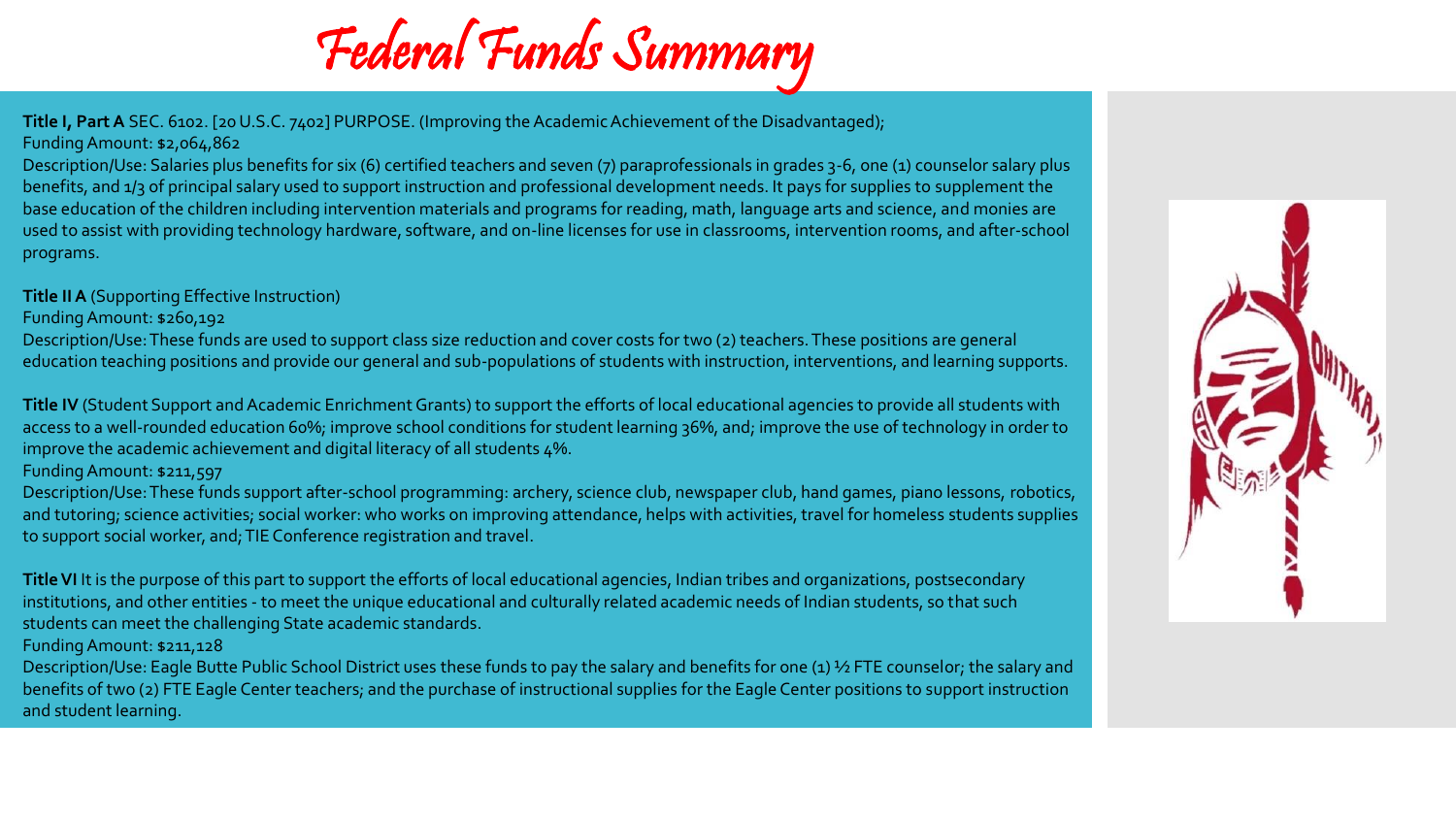

**RLIS The Rural and Low-Income Schools** (RLIS) program provides grant funds to rural LEAs that serve concentrations of children from lowincome families.

Funding Amount: \$12,560

Description/Use: Eagle Butte School District will use these funds to support our student behavioral and academic incentive program through the BRAVES Store. Supplies are purchased and students are able earn and to "buy" with BRAVES Bucks, items throughout the year. This program provides recognition and incentives for academic achievement and behavioral interventions progress.

**Impact Aid** is discretionary funding that replaces lost tax revenue due to federal lands (nontaxable lands) located within the school district's boundaries. Receive funding for students who live on or who have parents who work on federal lands on count date.

Funding Amount: Is the only education program that is not forward funded, Congress appropriates the funds annually. Eagle Butte Public School District's five-year average is \$3,368,523.

Description/Use: Eagle Butte Public School District uses these funds in all aspects of school operation, including but not limited to: class size reduction, extracurricular activities, supplement the food service fund, music, art, technology, busing and facility maintenance/construction.

**JOM Johnson-O'Malley** is a program to provide special services to meet the unique specialized needs of Indian children attending public schools.

Funding Amount: \$14,276

Description/Use: Eagle Butte Public School District's Wakpa Waste' Tiospaye Committee provides guidance on the use of these funds.

**Carl-Perkins V** The Strengthening Career and Technical Education for the 21st Century Act works to more fully develop the academic knowledge and technical and employability skills of secondary and postsecondary education students enrolled in career and technical education programs

Funding Amount: \$34,866

Description/Use: Promote the integration of rigorous and challenging academic and career and technical education instruction, and that link secondary and postsecondary education for participating career and technical education students; Provide services and activities designed to develop, implement, and improve career and technical education; supplies are purchased to support instruction.

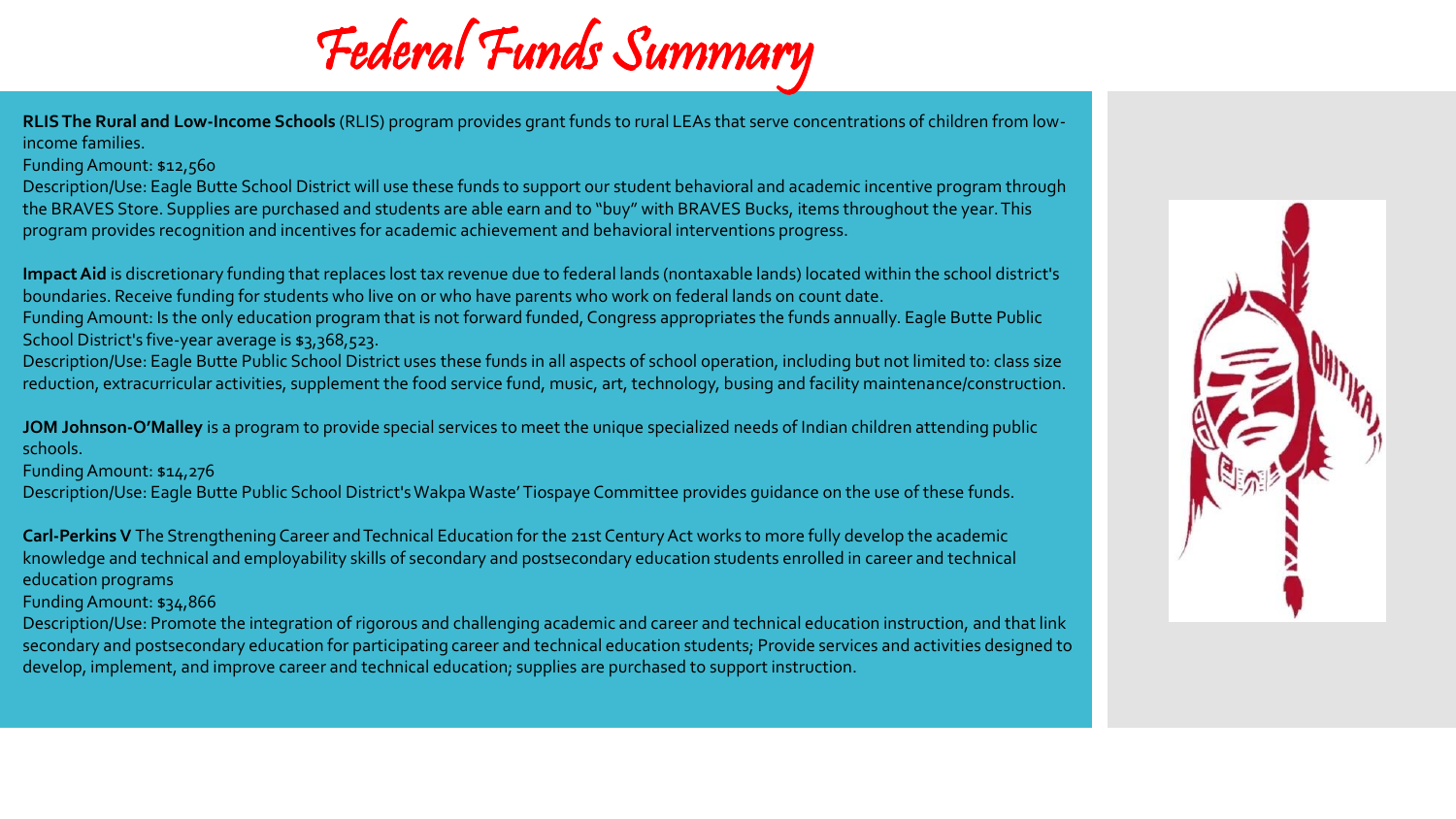

**One-time Funds Related to COVID-19 Coronavirus Aid Relief ESSER II -** Elementary and Secondary School Emergency Relief Fund (ESSER): funds to be used to cover necessary expenditures incurred due to the public health emergency with respect to COVID-19. Funding Amount: \$5,028,909

Description/Use: COVID related expenses including but not limited to COVID-19 remediation efforts. Inspection, testing, maintenance, repair, replacement, and upgrade projects to improve the indoor air quality in school facilities, including mechanical and non-mechanical heating, ventilation, and air conditioning systems, filtering, purification and other air cleaning, fans, control systems, and window and door repair and replacement.

**One-time Funds Related to COVID-19 Coronavirus Aid Relief ESSER III -** Elementary and Secondary School Emergency Relief Fund (ESSER): funds to be used to cover necessary expenditures incurred due to the public health emergency with respect to COVID-19. Funding Amount: \$11,294,214

Description/Use: COVID related expenses including but not limited to COVID-19 remediation efforts. Developing and implementing procedures and systems to improve the preparedness and response efforts of local educational agencies; Inspection, testing, maintenance, repair, replacement, and upgrade projects to improve the indoor air quality in school facilities, including mechanical and non-mechanical heating, ventilation, and air conditioning systems, filtering, purification and other air cleaning, fans, control systems, and window and door repair and replacement; increased spacing for health and safety purposes; increased supplemental staff, materials, interventions, increased culturally relevant programming, and other supports to remediate learning loss due to the COVID-19 pandemic.

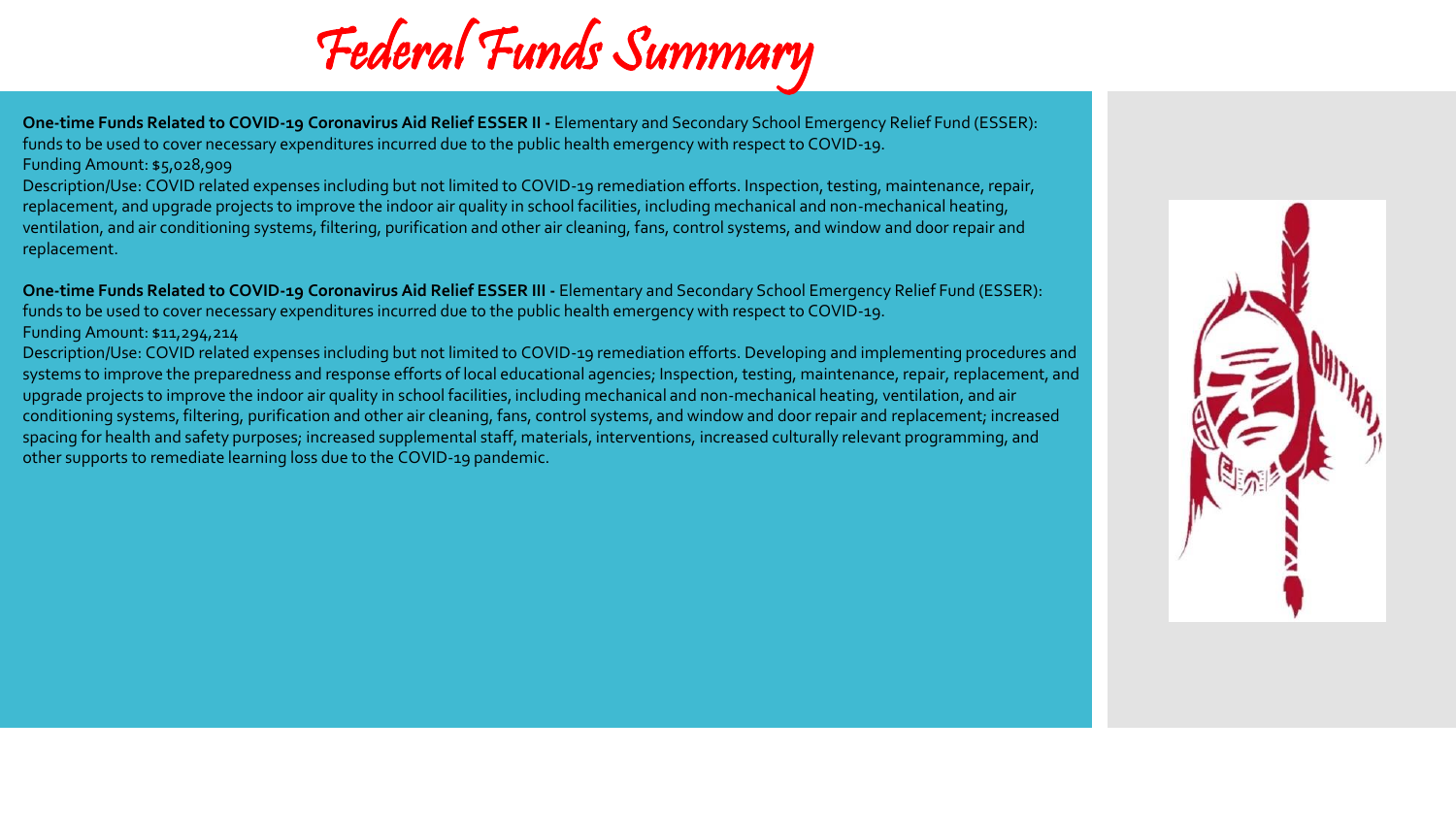### Stakeholder Input & Dissemination



Fall 2021 – Relaunch of the Indian Parent Committee (IPC) Winter 2022 – Redesign of the IPC Winter 2022 – Evolution of the Wakpa Waste' Tiospaye Committee

The WWTC has and will continue to provide parent/guardian input toward annual applications for funding. Additionally, they develop a year-long calendar of culturally relevant educational opportunities and events to benefit our learners.

The WWTC meetings are open to the public for participation and input. All are welcome to attend. Meetings are held on the 1st Monday of each month at 5:30 pm in the UE Board Room.